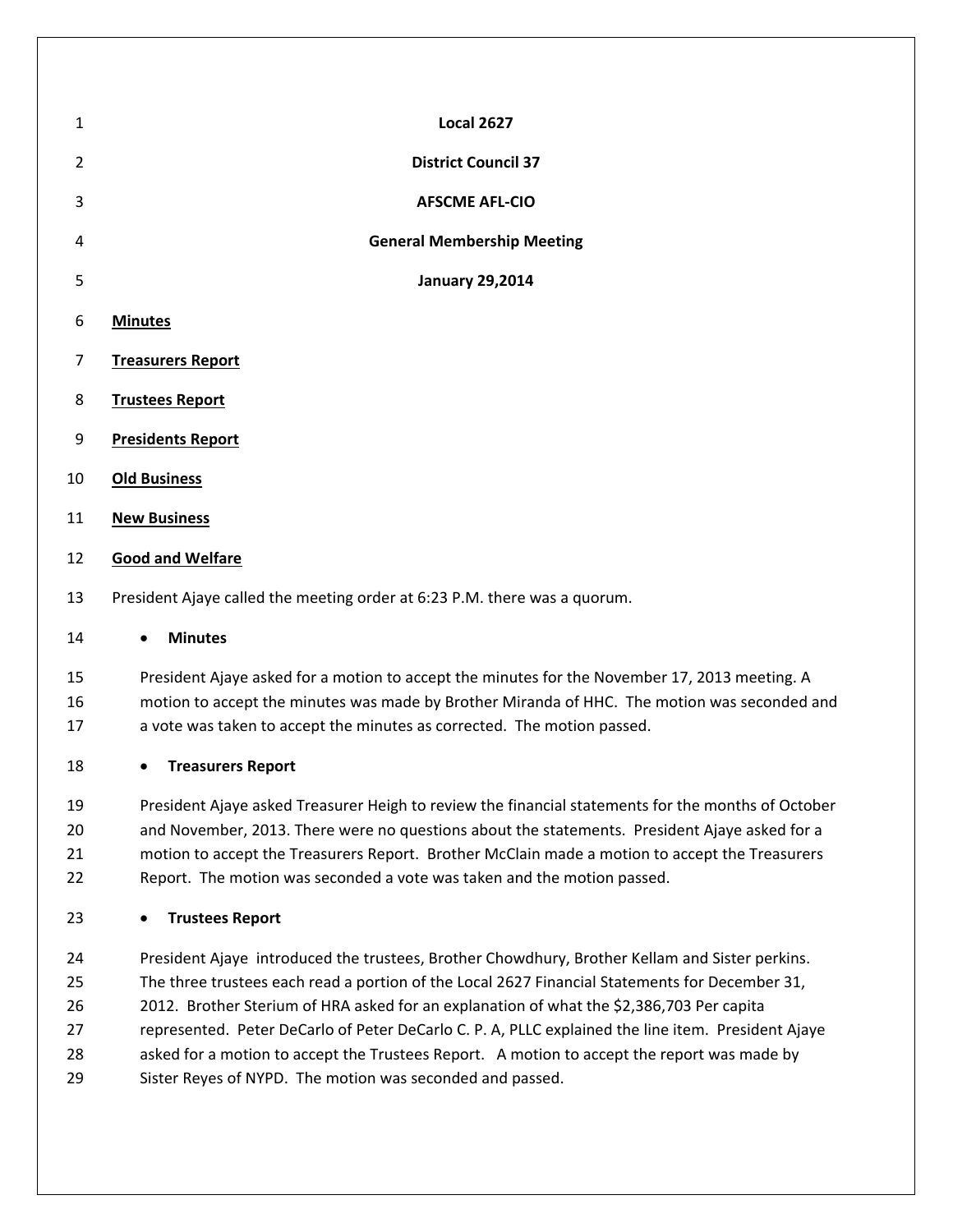## **Presidents Report**

 President Ajaye said that DC 37 Associate Director Henry Garrido announced at the DC 37 delegate meeting that many of the updates 2627 has been trying to get DC 37 IT department to implement are now being put into place. Garrido pointed out that all of the changes were a direct result of 2627's hard work. President Ajaye went on to state that Sister Leibowitz and 1<sup>st</sup> Vice President Lanni deserve most of the praise for their hard work.

- President Ajaye went on to state that attacks on unions are growing. And that currently a case in the Supreme Court over right to work rules could eventually affect us all.
- Currently there are no contract negotiations. Further members should understand that all talks are going to be give and take. About the only thing we could possibly negotiate is money in view of our benefit package.
- Robert Lynn has been appointed as Commissioner of Office of Labor Negotiations. We had a pretty working good relationship with the former commissioner and hope that we will have the same.
- We are trying to get DCAS to issue new tests and there may be some movement there.
- President Ajaye commented that we try to do grievances only when it becomes absolutely necessary. Our experience has been that in most cases discussions with management yield better results.
- A meeting with NYCHA on telecommuting and compressed time took place on January 28. At the meeting we were told that the pilot program didn't work and they were canceling the plan. There will be upcoming discussions on this in the future no date has been set.
- NYPD want's to privatize 250 of our jobs somehow there were memo's to the effect left on a bulletin board. So we are now trying to set up meetings about this.
- The current interpretation of standby time is an issue and we would like to work on it in the contract.
- The Long Beach agreement phases out on December 31, 2014. That is an important part of our rights and must be addressed.
- Members should be aware if you leave city employment for any reason other than retirement you lose all sick leave.
- President Ajaye distributed a DOE memo that stated NYS Civil Service Law gives you 4 hours of paid leave for mammograms and prostate exams.
- **Old Business**
- No old business